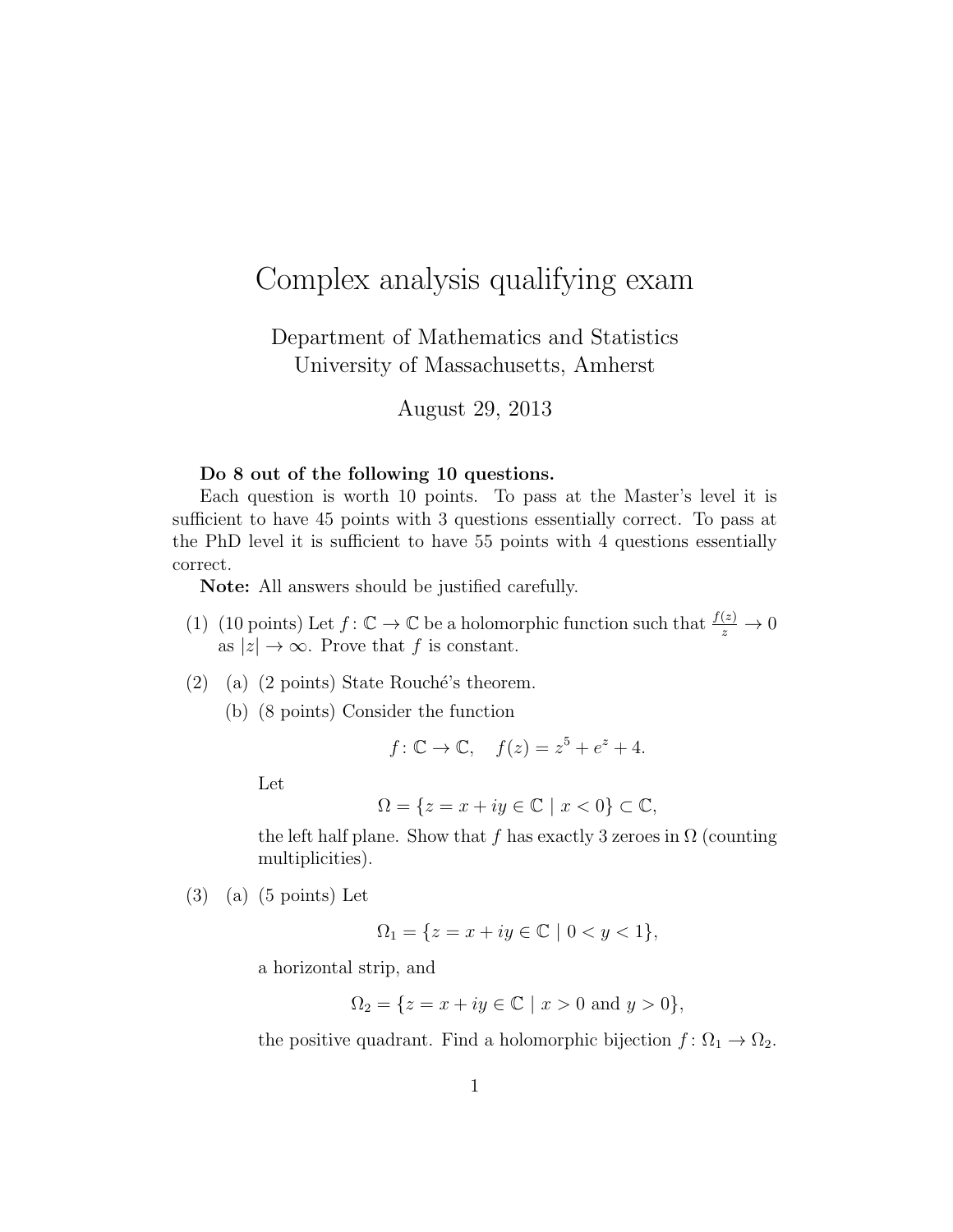(b) (5 points) Let

i. (4 points)

ii. (4 points)

$$
\Omega_3 = \{ z \in \mathbb{C} \mid |z - 1| < 1 \text{ and } |z - i| < 1 \}
$$

- (a "lune"). Find a holomorphic bijection  $g: \Omega_3 \to \Omega_2$ .
- (4) (a) (2 points) Let  $\Omega \subset \mathbb{C}$  be an open set,  $a \in \Omega$  a point, and

$$
f \colon \Omega \setminus \{a\} \to \mathbb{C}
$$

a holomorphic function. Define the residue of  $f$  at  $a$ .

- (b) Let  $\gamma$  denote the circle with center the origin and radius 3, traversed once counterclockwise. Compute the following contour integrals.
	- Z γ  $z^2$  $\frac{z}{(z-2)(z+1)^2}$ dz.

$$
\int_{\gamma} \frac{e^z}{\sin z} dz.
$$

(5) (10 points) Compute the improper integral

$$
\int_{-\infty}^{\infty} \frac{1}{x^6 + 1} dx.
$$

(6) Let f be a one-to-one holomorphic map from a region  $\Omega_1$  onto a region  $\Omega_2$ . Assume that the closure of the disc  $D := \{z : |z - z_0| < \epsilon\}$  is contained in  $\Omega_1$ . Prove that the inverse function  $f^{-1}: f(D) \to D$  is given by the integral formula

$$
f^{-1}(\omega) = \frac{1}{2\pi i} \int_{|z-z_0|=\epsilon} \frac{f'(z)}{f(z) - \omega} \cdot z dz.
$$

(7) Let  $\Omega$  be a connected open subset of the complex plane and  $f_n(z)$ ,  $n \geq$ 1, a sequence of holomorphic and nowhere vanishing functions on  $\Omega$ . Assume that the sequence  $f_n(z)$  converges to a function  $f(z)$ , uniformly on every compact subset of  $\Omega$ . Prove that f is either identically zero, or never equal to zero in  $\Omega$ .